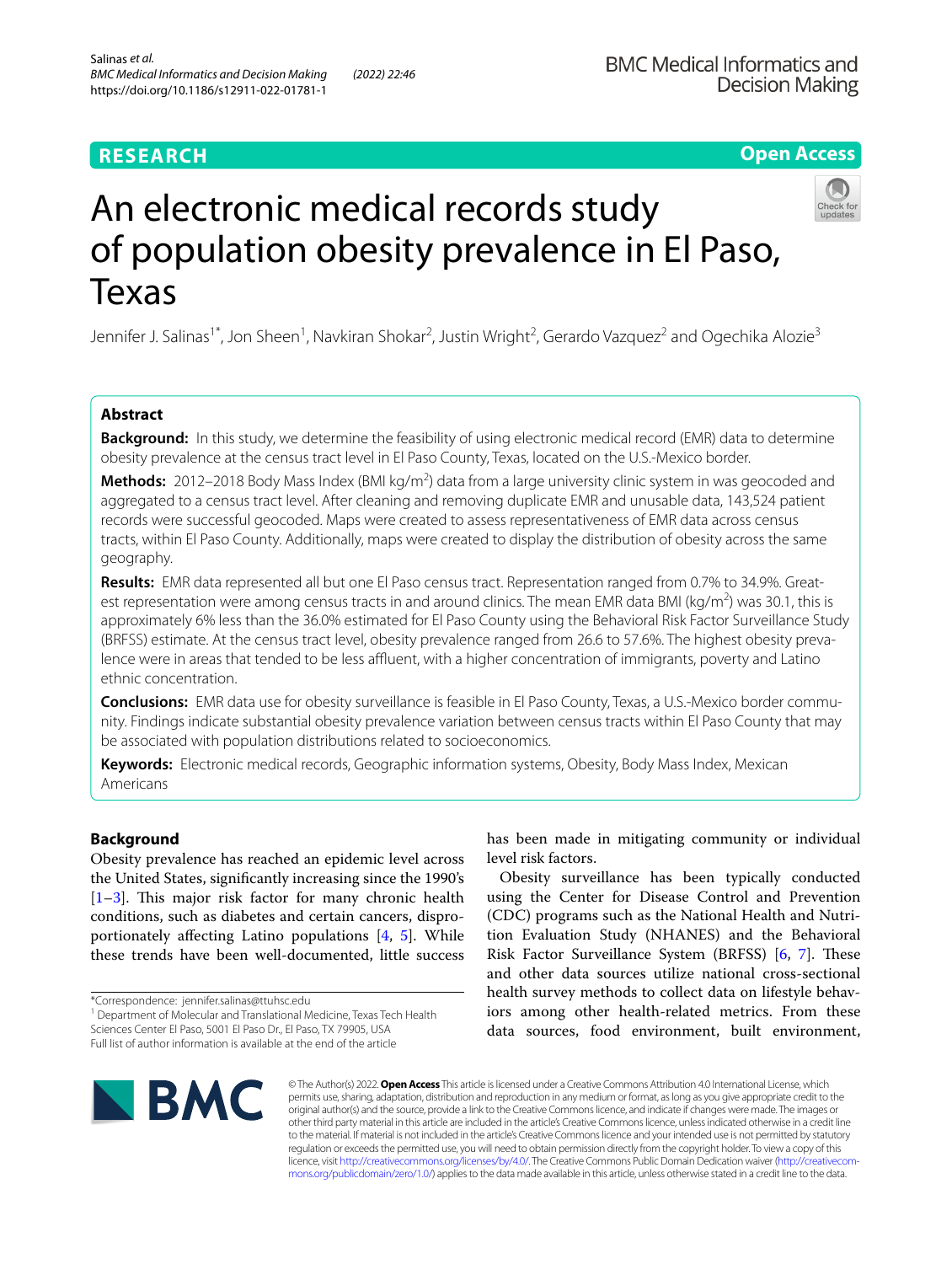segregation, poverty and other contextual risk factors for obesity have been well-established for Latino and other health disparate communities  $[8-13]$  $[8-13]$ . Though this largescale study design is highly benefcial for national, state, and county level surveillance, it is still limited in providing insight into context of obesity at a smaller geographic scale, i.e. within county or city levels. As place matters in the context of an individual's health, the more specifc the unit of analysis, the better community-based prevention initiatives are able to target high rise areas within cities and counties [[14,](#page-5-8) [15\]](#page-5-9). Relying on countylevel data that is available can make prevention efforts for under-resourced communities futile, since they provide aggregated estimates, not taking into account important variations within a county or city.

Classically, surveillance at a more granular level like census tracts have been conducted in eforts to contain infectious disease spread, such as most recently during the COVID-19 pandemic [[16](#page-5-10)]. GIS and other geographic tracking technologies have been used to track infectious disease within communities across international contexts  $[16]$  $[16]$  $[16]$ . These technologies have provided infectious disease researchers and public health departments onthe-ground and real-time information that has guided intervention and prevention programming to curb existing trends within the communities that they serve [[17,](#page-5-11) [18](#page-5-12)]. In some cases, public health departments have been able to act on real time information and prevent mass exposure to infuenza and other viruses. A localized approach such as this applied to the surveillance of obesity would allow for more specifc, community-based interventions  $[18–20]$  $[18–20]$  $[18–20]$  $[18–20]$ . This may be particularly helpful in areas that have limited resources to conduct wide-scaled intervention efforts.

In 2009, the Health Information Technology for Economic and Clinical Health (HITECH) Act was signed into law as an effort to promote the widespread use of EMR in a "meaningful" way. Aside from the clinical and organizational advantages, EMR enables more available, combined aggregated data across populations leading to better, yet not perfect, health outcome surveillance and research production that benefts overall society [[21](#page-6-0)[–25](#page-6-1)]. Electronic medical records (EMR) is a source for objective data rather than self-reported data, and, could provide a better and low-cost obesity surveillance option for public health departments looking to provide targeted prevention measures.

<span id="page-1-0"></span>The purpose of this study is to assess the feasibility and applicability of EMR data obtained from university and county safety-net outpatient electronic medical records to provide census tract-level obesity estimates and distributions across El Paso County, Texas. El Paso, Texas is a unique context in that it is predominantly Mexican American (82%), is socioeconomically disadvantage relative to other cities its size, and has a high prevalence of obesity-related diseases  $26$ . This analysis will provide a more detailed picture of the distribution of obesity within the county, facilitating better targeted efforts to reduce obesity.

# **Methods**

# **Design and setting**

2012–2018 adult patient data was extracted from the Electronic Medical Records (EMR) systems from Texas Tech University Health Sciences Center El Paso Clinics and University Medical Center El Paso outpatient clinics in El Paso, Texas. Analysis was completed in 2018–2019. The data process can be seen in Fig. [1.](#page-1-0) Raw data for over 3.2 million observations were cleaned and prepared for analysis.

## **Data preparation**

Data cleaning processes are documented in a previous paper [\[27](#page-6-2)]. Briefy, duplicates and inconsistencies were either removed or corrected when possible. Any case with unverifable addresses or incomplete height or weight were removed. Finally, EMR-based Body Mass Indices that seemed out of range (above 100) were recalculated using height and weight or removed completely when

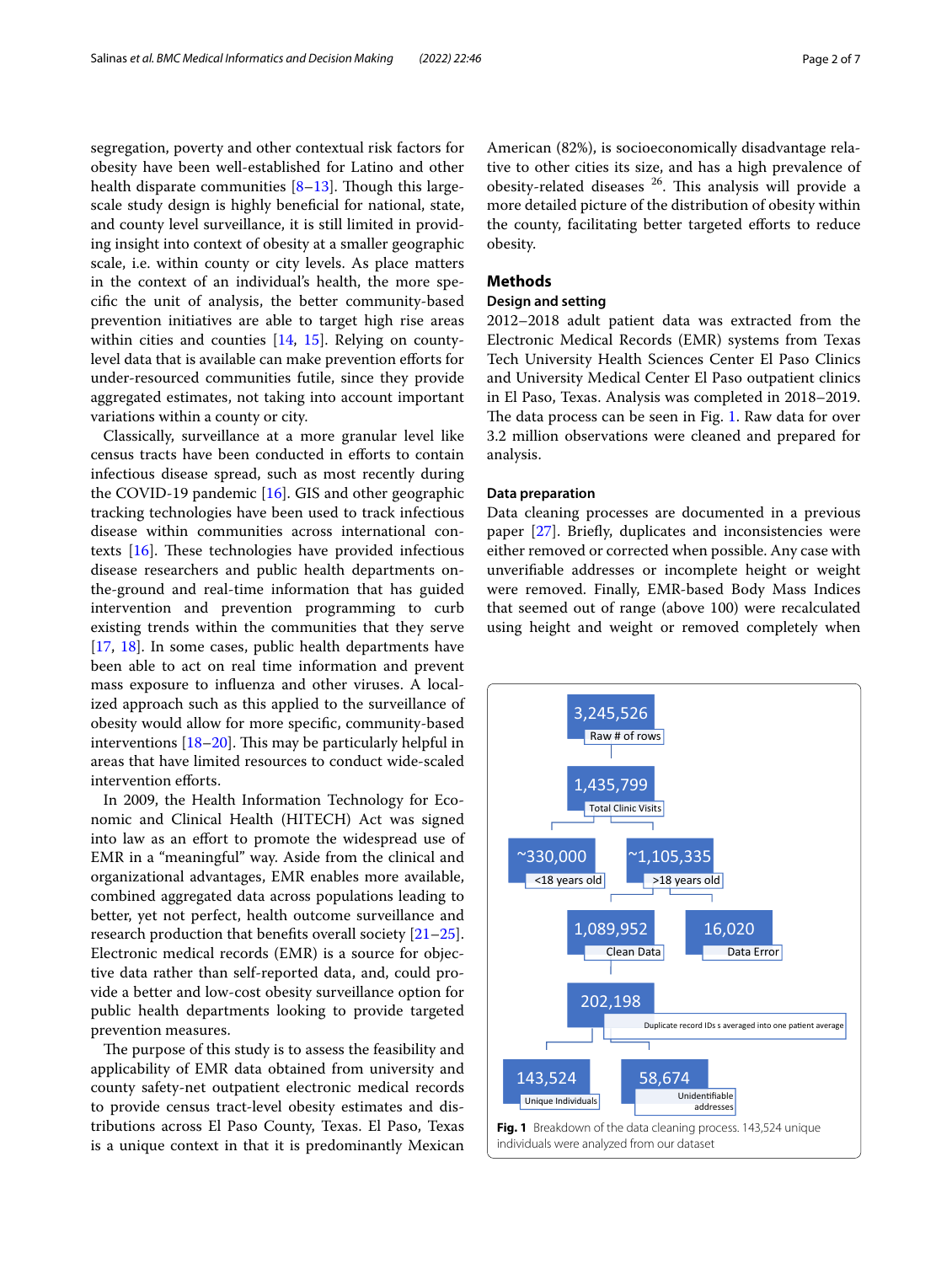data was missing. Patients were assigned census tracts using street addresses. Any unidentifable addresses were removed. Figure [1](#page-1-0) provides and overview of the cleaning process and how we arrived at 143, 524 participants from the 3,245,526 raw case fles at the onset of the cleaning process. There were a total of 161 possible census tracts considered for this analysis. Patient representation per census tract was determined by a proportion of patients per census tract by total census tract population. This research was approved by the Texas Tech University Health Sciences Center El Paso Institutional Review Board (IRB) for Human Subjects Research. All methods and procedures were performed in accordance with the IRB guidelines. Since this was a secondary data analysis of existing electronic medical records, requirement for signed informed consent was waived by the Institutional Review Board for Human Subjects Research at Texas Tech University Health Sciences Center El Paso.

## **Analysis**

Population representation was estimated using total number of patient records divided by total population for each census tract. Average Body Mass Index (BMI  $\frac{\text{kg}}{\text{m}^2}$ ) for each of the 161 census tracts was calculated using patient EMR data. Census tract obesity prevalence  $(BMI (kg/m<sup>2</sup>) 30 or above) was determined for each of the$ 161 census tracts by dividing the percent of patients with a BMI of 30 or above by the total number of patients represented in each census tract. Census tract patient record representation and obesity prevalence were entered into ArcGIS (ESRI) and mapped for El Paso County.

## **Results**

Figure [2](#page-3-0) displays the percentage of census tract total population is represented by the EMR patient records. The percent of EMR patients per census tract ranged from 0.7% to as high as 34.9%. Patients were most represented in the Northeast, Downtown/Lower Valley and Far Eastside of El Paso County and in and around clinic catchment areas. Patients were least represented in the Fort Bliss area, the large North-Central area of the map. Fort Bliss generally provides healthcare on base through William Beaumont hospital, rather than community-based clinic. The lack of representation in that area are consistent with what we would expect.

Figure [3](#page-4-0) presents EMR record obesity prevalence by census tract across El Paso County. Prevalence ranged from 26.6% to as high as 57.6%. Census tracts with the highest obesity prevalence were located in the Lower Valley, Far Eastside and Northwest El Paso County. This area corresponds geographically to areas where Latino ethnicity, poverty and immigrant concentration is the highest. On the other hand, the Westside of El Paso County had the pocket with the lowest prevalence, this area is also the most affluent of the County.

## **Discussion**

Latinos are disproportionately impacted by obesity. Strategies for curbing high prevalence rates among Latinos have generally been informed by data collected at a state or federal level. The continued focus on surveillance at such a high level of aggregation has provided little insight into city or county risk factors that are actionable in addressing current obesity trends. This study provides evidence of feasibility of electronic medical record obesity data as a tool to surveil population-level obesity within small geographic units. Findings from this study also demonstrate the uneven distribution of obesity within small units of a city or county which is not as well represented in national surveillance data at a county level.

Latino communities have been described as obesogenic by multiple previous studies [[28,](#page-6-3) [29](#page-6-4)]. However, most of these studies have used large-scale sampled data that often only represent urban residing populations or ethnic enclaves within a heterogeneous ethnic structure. This approach has limited the ability to infer factors responsible for obesity in communities where Latinos are the majority. El Paso County Texas is predominantly Mexican American-Latino. While the overall estimated prevalence of obesity is 34.9% based on BRFSS estimates, this study's fndings suggest that there may be substantial variation of the degree of obesity that may co-vary with ethnic concentration and socioeconomic status by census tract (cite other paper). Our study's fndings suggest that known areas of El Paso County that are more heavily concentrated with Latinos, immigrants and lower average socioeconomic status, may also have a higher burden of obesity, relative to the 34.9% overall estimate from the BRFSS. This variation may misrepresent that extent of obesity in areas that may be more heavily populated with Latinos at the same time as being socioeconomically diverse. Our research fndings are based on analysis using EMR from a university-base and county outpatient clinic system and may not represent the true county obesity prevalence, since selection in insurance status or presence of chronic conditions may have biased our fndings. Therefore, it would be important to replicate this analysis using a pool of EMR from multiple providers. This is an important direct for research given the high burden of obesity in Latino communities and limited efectiveness in curbing trends through currently available interventions.

In this paper, we demonstrated a high feasibility of using a EMR data, to analyze health outcomes across a large population. EMR databases allow for quick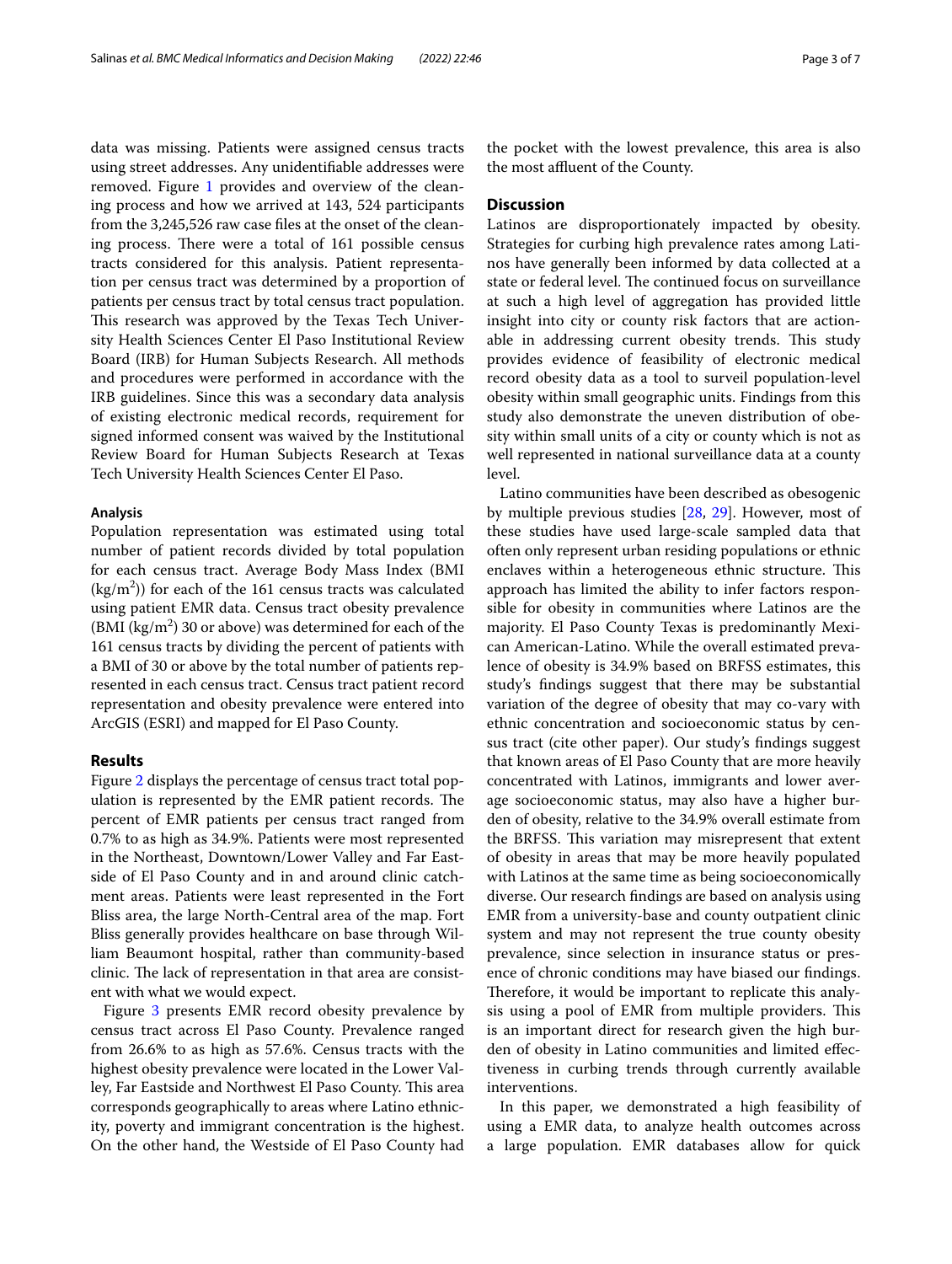

<span id="page-3-0"></span>extraction and analysis of large quantities of data, and do not require an abundance of resources and manpower, as discussed in Funk et al's study [\[17](#page-5-11)]. We were able to analyze nearly a ffth of the population -143,524 unique adults in the El Paso area of over 800,000 adults 26. While there are shortcomings still with respect to selection bias, this paper's intent was to demonstrate feasibility, potential use in disease surveillance in areas that otherwise lack this capacity, and provide basis for future surveillance and intervention work.

Using readily available BMI (kg/m $^2$ ) data within university-based and county health clinics allowed us to assess the distribution of obesity within El Paso County. Few studies have previously looked at obesity prevalence with small geographic units such as cities or counties, which is suggested by Jia et al.  $[14]$ . Roth et al.  $[10]$  $[10]$  successfully explored linking EMR and community data with a large sample size to study factors associated with obesity, but used a zip-code level of analysis. The study by Shafiri et al. [[31](#page-6-5)] is one of the few studies that used both EMR for a large sample and the census tract level for their analysis of the built environment and ethnic disparities in childhood obesity. Funk et al. demonstrated the ease of studying over 380,000 patients from a university-based healthcare system and showed that the results are comparable to NHANES [[17](#page-5-11)]. Our study was an attempt to replicate this approach in a context of disadvantage and high ethnic homogeneity. The previous finds from Shafiri et al., and Funk et al. coupled with the results from the present study demonstrate the feasibility of EMR use in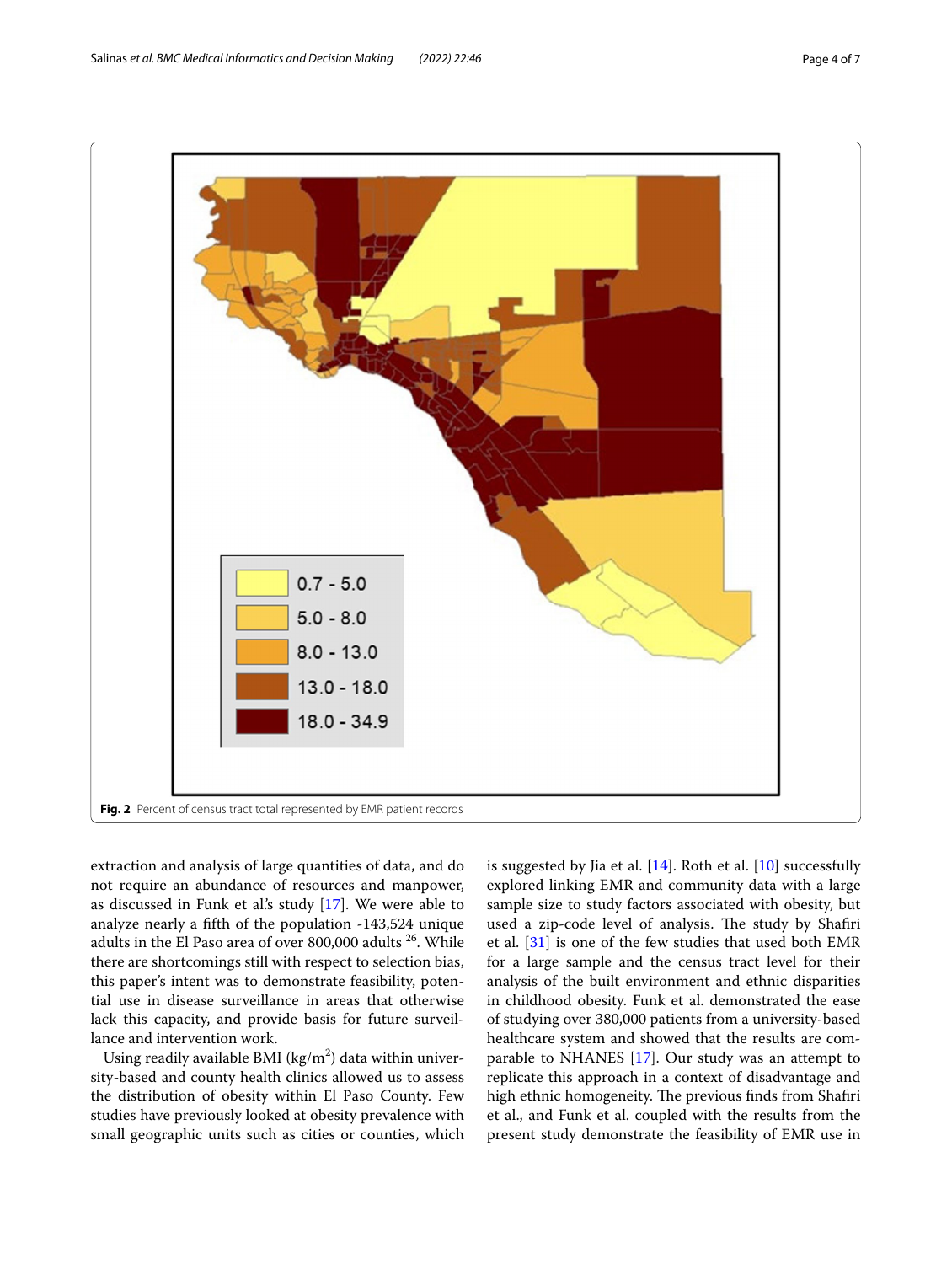

<span id="page-4-0"></span>estimating obesity and other chronic diseases at a much more granular level than currently available national estimates at a county level. Future studies are needed to determine the reliability of EMR data to estimate population-level obesity prevalence. The public health implications for this type of use are not only limited to obesity, but to other related health conditions traceable within a patient's medical record.

This study has a number of strengths. First, the EMR data represented approximately 21% of the overall El Paso population. In some census tracts, the proportion was close to 35%. Secondly, this secondary data source has measured data and not self-reported data like many similar studies. Finally use of existing medical records is a cost efect way to conduct surveillance for obesity and other health outcomes. The findings from this study have a number of limitations that should be noted. First, EMR data were only obtained from an university clinic system clinics and while in many cases the patients represented a large proportion of a given census tract, it may not represent fully the El Paso County population. For example, there was variation in the percentage of census tract population the EMR represented from as low as 0.7% to as high as 35%. It is likely in census tracts where representation was low, there may be substantial variance in the data that may contribute to over or underestimate of obesity. Additionally, patients that visit the clinics on a regular basis, may be sicker and therefore, we may be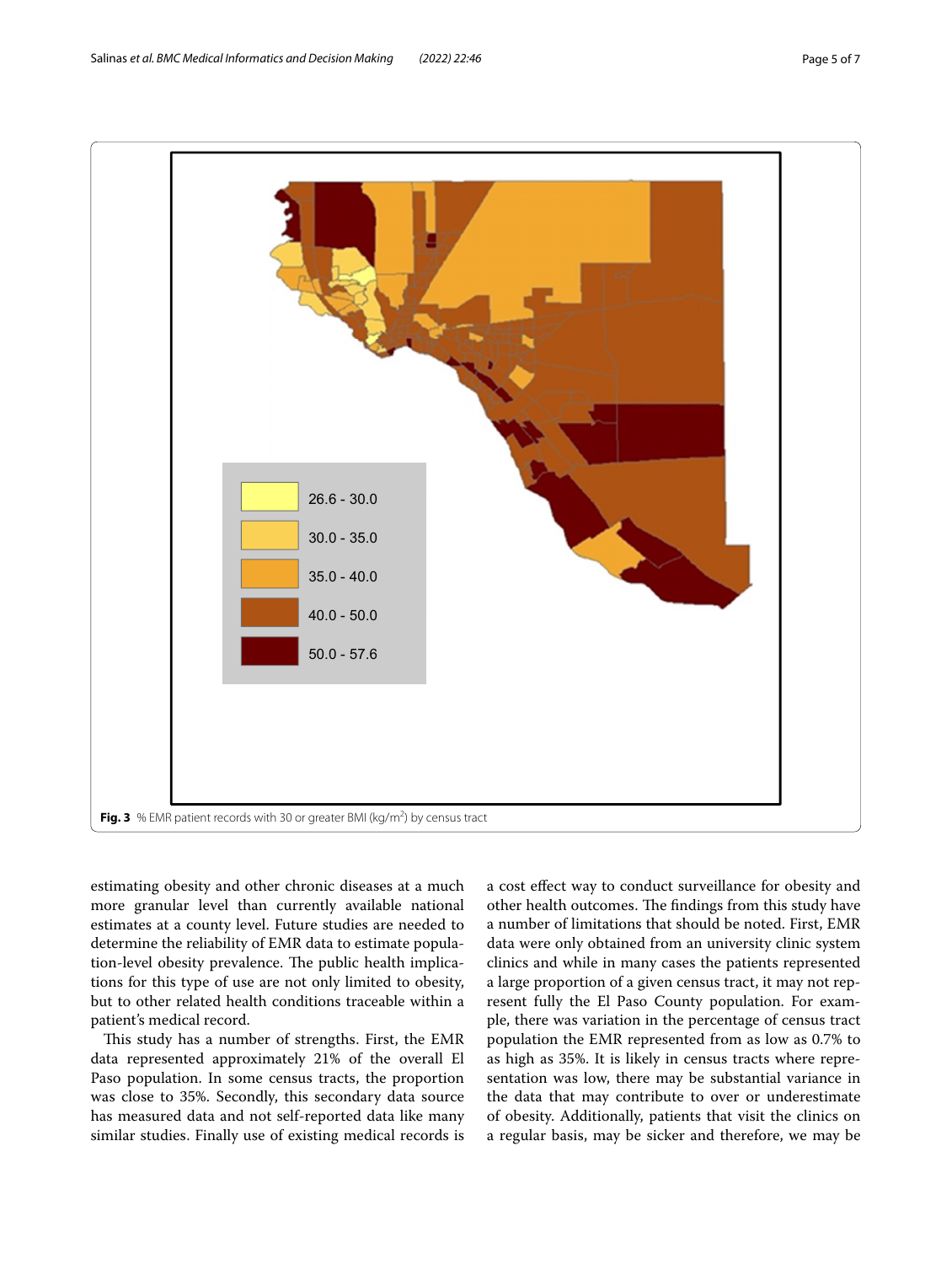overestimating the true census tract-level obesity prevalence. This study was intended to demonstrate feasibility in a community that is underrepresented and carries a high burden of chronic diseases related to obesity [\[29](#page-6-4)]. Future work using multiple EMR data sources, would reduce potential bias and improve county-wide estimates. Furthermore, analysis in other Latino dominate communities would need to be conducted to determine feasibility and applicability in other settings.

# **Conclusions**

Use of EMR data for surveillance of obesity prevalence within El Paso County, TX is feasible and may provide a better snapshot of the distribution of obesity within the county than BRFSS estimates. With the potential of using EMR data for obesity and other chronic conditions, public health officials have an opportunity to engage in precision surveillance, identify subpopulations who might be at greatest risk. Including population data such as education, health insurance, mean family income, and other sociodemographic factors could lead to more efective targeted prevention eforts. However, further investigation is needed to determine data quality of these felds in the available EMR databases. This study provides evidence of its potential utility in understanding the distribution of obesity within a Latino community and is a great starting point for further examination of community risk factors for obesity.

#### **Acknowledgements**

Not applicable.

#### **Authors' contributions**

JJS is the principal investigator of the study, conceptualizing the project, overseeing data analysis and manuscript development. JS analyzed and interpreted electronic medical record data, as well as, contributing to manuscript writing. OA provided the access to the research team and editing. NS, JW, GV contributed to the writing and the interpretation of the fndings. All authors read and approved the fnal manuscript.

#### **Funding**

This study was funded by an evidence-based prevention grant from the Cancer Prevention and Research Institute of Texas (CPRIT) (PP180026).

#### **Availability of data and materials**

The datasets used and/or analyzed during the current study are available from the corresponding author on reasonable request.

# **Declarations**

#### **Ethics approval and consent to participate**

This analysis was approved by the Texas Tech University Health Sciences Center Institutional Review Board (IRB) (# E18089). All methods were performed in accordance with the relevant guidelines and regulations of the IRB. Since this was a secondary data analysis of existing electronic medical records, requirement for signed informed consent was waived by the Institutional Review Board for Human Subjects Research at Texas Tech University Health Sciences Center El Paso.

#### **Consent for publication**

Not applicable.

#### **Competing interests**

The authors declare that they have no competing interests.

#### **Author details**

<sup>1</sup> Department of Molecular and Translational Medicine, Texas Tech Health Sciences Center El Paso, 5001 El Paso Dr., El Paso, TX 79905, USA. <sup>2</sup> Department of Family and Community Medicine, Texas Tech Health Sciences Center El Paso, El Paso, TX, USA.<sup>3</sup> Del Sol Medical Center, El Paso, TX, USA.

Received: 8 February 2021 Accepted: 8 February 2022 Published online: 22 February 2022

#### **References**

- <span id="page-5-0"></span>1. Hales CM, Fryar CD, Carroll MD, Freedman DS, Ogden CL. Trends in obesity and severe obesity prevalence in US youth and adults by sex and age, 2007–2008 to 2015–2016. JAMA. 2018;319(16):1723–5.
- 2. Grabner M. BMI trends, socioeconomic status, and the choice of dataset. Obes Facts. 2012;5(1):112–26.
- <span id="page-5-1"></span>3. Sturm R, Hattori A. Morbid obesity rates continue to rise rapidly in the United States. Intern J Obes. 2013;37(6):889–91.
- <span id="page-5-2"></span>4. Pi- Sunyer FX. The obesity epidemic: pathophysiology and consequences of obesity. Obes Res. 2002;10(2):97–104.
- <span id="page-5-3"></span>5. American Cancer Society. Cancer facts & fgures for Hispanics/Latinos 2018–2020. American Cancer Society, Inc. 2018.
- <span id="page-5-4"></span>6. Flegal KM, Ogden CL, Fryar C, Afful J, Klein R. Comparisons of selfreported and measured height and weight, BMI, and obesity prevalence from national surveys: 1999–2016. Obesity (Silver Spring). 2019;27(10):1711–9.
- <span id="page-5-5"></span>7. Forrest KYZ, Leeds MJ, Ufelle AC. Epidemiology of obesity in the Hispanic adult population in the United States. Family Comm Health. 2017;40(4):291–7.
- <span id="page-5-6"></span>8. Fitzpatrick KM, Shi X, Willis D, et al. Obesity and place: chronic disease in the 500 largest U.S. cities. Obes Res Clin Pract. 2018;12(5):421–5.
- 9. Lundeen EA, Park S, Pan L, O'Toole T, Matthews K, Blanck HM. Obesity prevalence among adults living in metropolitan and nonmetropolitan counties - United States, 2016. MMWR. 2018;67(23):653–8.
- <span id="page-5-14"></span>10. Roth C, Foraker RE, Payne PR, Embi PJ. Community-level determinants of obesity: harnessing the power of electronic health records for retrospective data analysis. BMC Med Inf Decis Mak. 2014;14:36.
- 11. Yu C, Woo A, Hawkins C, Iman S. The impacts of residential segregation on obesity. J Phys Act Health. 2018;15(11):834–9.
- 12. Krishna A, Razak F, Lebel A, Davey Smith G, Subramanian SV. Trends in group inequalities and interindividual inequalities in BMI in the United States, 1993–2012. Am J Clin Nutr. 2015;101(3):598–605.
- <span id="page-5-7"></span>13. Kershaw KN, Albrecht SS. Metropolitan-level ethnic residential segregation, racial identity, and body mass index among U.S. Hispanic adults: a multilevel cross-sectional study. BMC Public Health. 2014;14:283.
- <span id="page-5-8"></span>14. Jia P, Cheng X, Xue H, Wang Y. Applications of geographic information systems (GIS) data and methods in obesity-related research. Obes Rev. 2017;18:400–11.
- <span id="page-5-9"></span>15. Ward ZJ, Long MW, Resch SC, et al. Redrawing the US obesity landscape: bias-corrected estimates of state-specifc adult obesity prevalence. PLoS ONE. 2016;11(3):e0150735.
- <span id="page-5-10"></span>16. Calvo R, Deterding S, Ryan R. Health surveillance during covid-19 pandemic. BMJ. 2020;369:m1373.
- <span id="page-5-11"></span>17. Willis SJ, Cocoros NM, Randall LM, Ochoa AM, Haney G, Hsu KK, DeMaria A Jr, Klompas M. Electronic health record use in public health infectious disease surveillance, USA, 2018–2019. Curr Infect Dis Rep. 2019;21(10):32.
- <span id="page-5-12"></span>18. Moon KA, Pollak J, Hirsch AG, Aucott JN, Nordberg C, Heaney CD, Schwartz CS. Epidemiology of Lyme disease in Pennsylvania 2006–2014 using electronic health records. Ticks Tick Borne Dis. 2019;10(2):241–50.
- 19. Peterson KE, Hacek DM, Robicsek A, Thomson RB Jr, Peterson LR. Electronic surveillance for infectious disease trend analysis following a quality improvement intervention. Infect Control Hosp Epidemiol. 2012;33(8):790–5.
- <span id="page-5-13"></span>20. Bernardo CO, González-Chica DA, Chilver M, Stocks N. Infuenza-like illness in Australia: a comparison of general practice surveillance